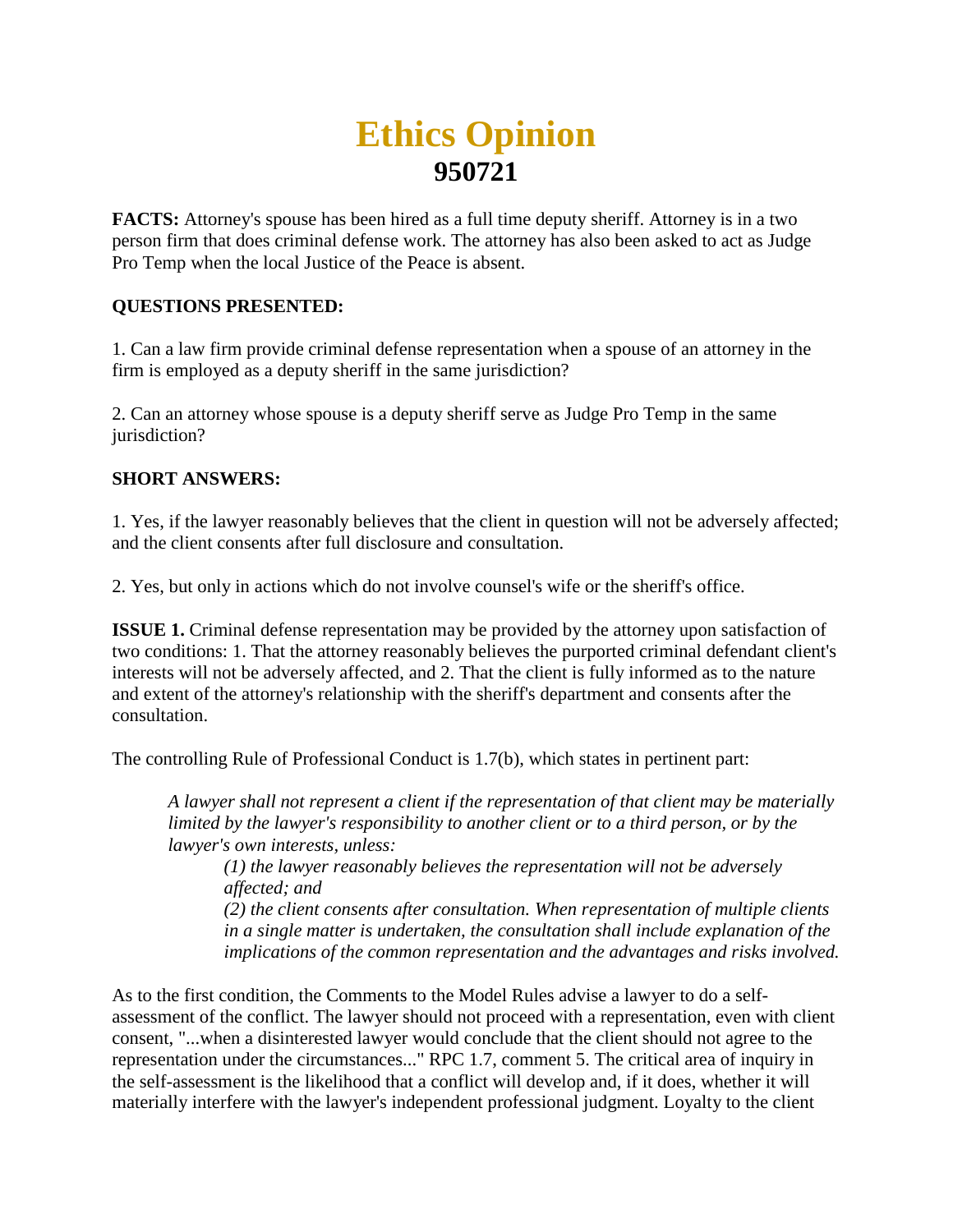can be impaired when a lawyer cannot consider, recommend or carry out an appropriate course of action for the client because of the lawyer's other responsibilities or interests. The conflict in effect forecloses alternatives that would otherwise be available to the client. Consideration also should be given to whether the client wishes to accommodate the other interest involved. RPC, comment 4.

The second condition necessary for curing an otherwise impermissible conflict is that the client must consent after consultation. "Consultation" includes communication of information reasonably sufficient to permit the client to appreciate the significance of the matter in question. Counsel must advise their clients of all circumstances that might cause them to question the undivided loyalty which is offered to the clients and allow the clients to make the decision as to their choice of counsel. So long as the client still desires the services of the attorney and the attorney does not encounter any factor which might affect his ability to represent the client, with undivided loyalty and free exercise of professional judgment, the representation would be permissible.

**ISSUE 2.** An attorney whose spouse is a deputy sheriff may act as Judge Pro Temp, however, only in those matters that do not involve either the spouse or the sheriff's office. The reason for the restriction is stated simply in Ethics Opinion 881130:

"in the United States, where the stability of the courts - and for that matter, all the departments of government - rests upon the approval of the populace, it is essential that the system for dispensing justice be so maintained that the public shall have absolute confidence in the integrity and impartiality of its administration. The future of the democracy to a great extent depends upon the maintenance of such a justice system, pure and unsullied. It cannot be so maintained unless the conduct and motives of the members of the legal profession are such, and appear to be such, as to merit the approval of all."

These principles, though stated in the context of prosecutorial conflict, apply to the facts before us, finding parallel considerations in the following quoted rules contained in the Canons of Judicial Ethics:

*Rule 13: Kinship or Influence. A judge should not act in a controversy where a near relative is a party; he should not suffer his conduct to justify the impression that any person can improperly influence him or unduly enjoy his favor, or that he is affected by the kinship, rank, position or influence of any party or other person.*

*Rule 24: Inconsistent Obligations. A judge should not accept inconsistent duties; nor incur obligations, pecuniary or otherwise, which will in any way interfere or appear to interfere with his devotion to the expeditious and proper administration of his official functions.*

*Rule 31: Private Law Practice. The justices of [the Supreme Court] and the district judges are forbidden to practice law. In justice and police courts where it is permitted one who practices law is in a position of great delicacy and must be scrupulously careful to avoid conduct in his practice whereby he utilizes or seems to utilize his judicial position to further his professional success.*